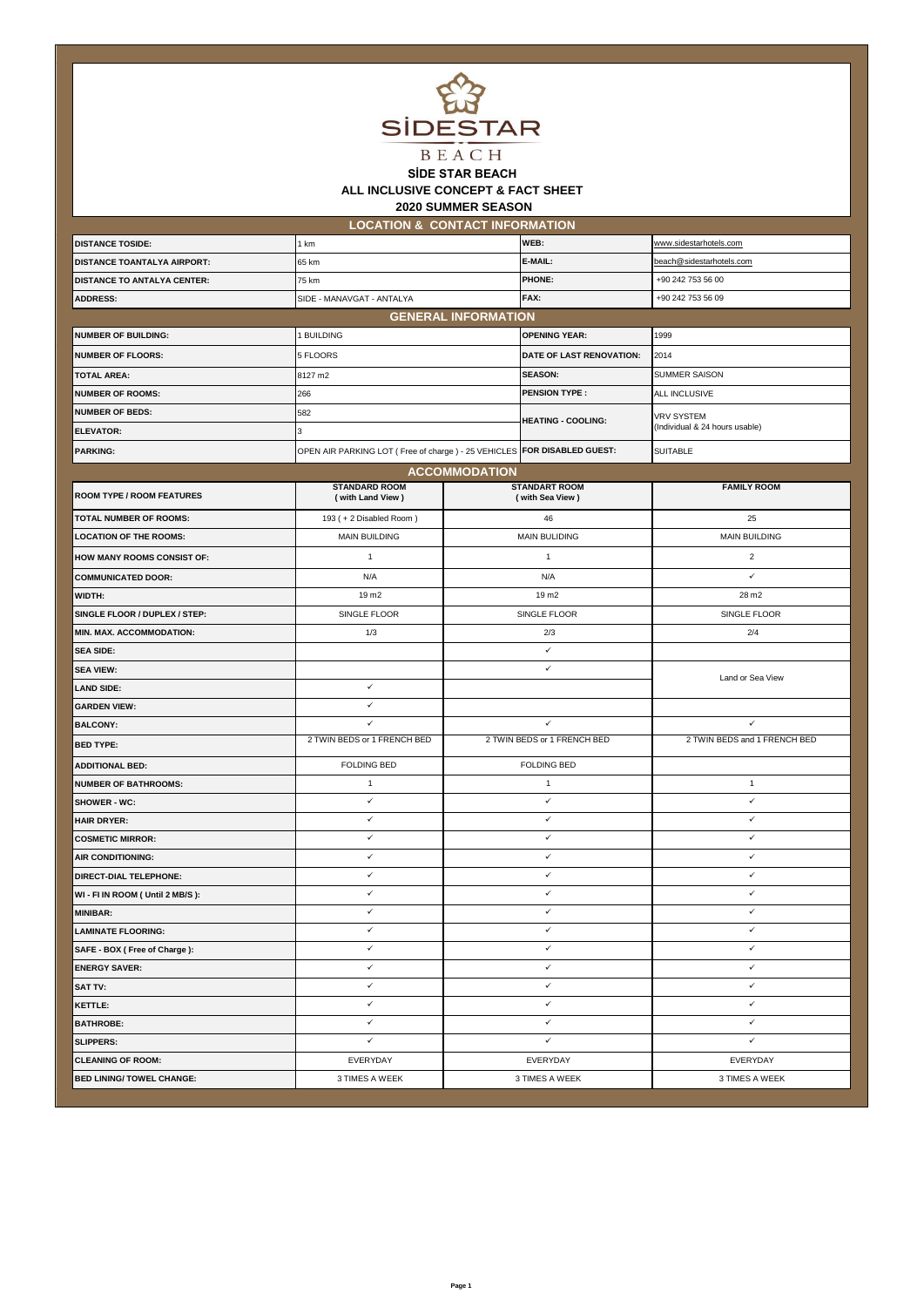

## **SİDE STAR BEACH ALL INCLUSIVE CONCEPT & FACT SHEET**

 **2020 SUMMER SEASON**

| <b>RESTAURANTS</b>                                                                                                                                                                                                          |                                                   | <b>BARS</b>      |                               |  |
|-----------------------------------------------------------------------------------------------------------------------------------------------------------------------------------------------------------------------------|---------------------------------------------------|------------------|-------------------------------|--|
|                                                                                                                                                                                                                             | <b>MAIN RESTAURANT: 1 / with 400 PAX CAPACITY</b> | <b>BAR NAME</b>  | <b>SERVICE HOURS</b>          |  |
| A LA CARTE RESTAURANTS: 2                                                                                                                                                                                                   |                                                   | <b>LOBBY BAR</b> | $10:00 - 24:00$               |  |
| ** OTTOMAN RESTAURANT(40 PAX) / ** FISH RESTAURANT(40 Pax)                                                                                                                                                                  |                                                   | POOL BAR         | $10:00 - 24:00$               |  |
| *OUR GUESTS CAN HAVE ONCE A FREE DINNER IN EACH OF THE RESTAURANTS DURING THEIR STAY AT MIN.<br>7 DAY STAYS. ** A LA CARTE RESTAURANTS SERVE 6 TIMES A WEEK, ACCORDING TO WEATHER CONDITIONS<br>AND RESERVATION IS REQUIRED |                                                   | <b>SNACK BAR</b> | 10:00 - 18:00                 |  |
| <b>SERVICES</b>                                                                                                                                                                                                             |                                                   |                  |                               |  |
| <b>SERVICES</b>                                                                                                                                                                                                             | <b>PLACES</b>                                     |                  | <b>SERVICE HOURS</b>          |  |
| <b>BREAKFAST (Buffet)</b>                                                                                                                                                                                                   | <b>MAIN RESTAURANT</b>                            |                  | $07:00 - 10:00$               |  |
| <b>LATE BREAKFAST (Limited Buffet)</b>                                                                                                                                                                                      | <b>MAIN RESTAURANT</b>                            |                  | 10:00 - 11:00                 |  |
| LUNCH (Buffet)                                                                                                                                                                                                              | <b>MAIN RESTAURANT</b>                            |                  | 12:30 - 14:00                 |  |
| DINNER (Buffet)                                                                                                                                                                                                             | <b>MAIN RESTAURANT</b>                            |                  | 19:00 - 21:00                 |  |
| A LA CARTE RESTAURANTS<br>(For dinner via reservation)                                                                                                                                                                      | A LA CARTE RESTAURANT                             |                  | 19:00 - 21:00                 |  |
| <b>SNACKS</b>                                                                                                                                                                                                               | <b>BEACH SNACK BAR</b>                            |                  | 13:00 - 15:00                 |  |
| <b>PATISSERIE</b>                                                                                                                                                                                                           | PATISSERIE                                        |                  | 10:00 - 17:00                 |  |
| <b>ICE CREAM</b>                                                                                                                                                                                                            | POOL BAR                                          |                  | 11:00 - 11:30 / 15:00 - 15:30 |  |

## **BEVERAGES**

ALCOHOLIC DRINKS ARE NOT SERVED TO GUESTS UNDER 18.

MINIBARS ARE DAILY REFILLED WITH SOFT DRINKS AND BIER.

DURING SERVICE HOURS ALL DRINKS ARE SERVED TO THE TABLES AT ALL UNITS.

ALL BOTTLED DRINKS ARE EXTRA, ONLY GLASS AND CUP DRINKS ARE FREE OF CHARGE.

FRESH FRUIT JUICE , SPARKLING WINE, IMPORT ALCOHOLIC DRINKS AND CHAMPAGNE IS WITH EXTRA CHARGE.

BETWEEN 10:00 - 24:00 ALL LOCAL ALCOHOLIC & NON - ALCOHOLIC DRINKS AND SOME COCKTAILS ARE FREE IN CHARGE ( Except Import Drinks )

| <b>FREE ACTIVITIES</b>                              |                                |                                                                 |                                |  |  |  |
|-----------------------------------------------------|--------------------------------|-----------------------------------------------------------------|--------------------------------|--|--|--|
| <b>FITNESS CENTER</b>                               | DART                           |                                                                 | <b>SAUNA</b>                   |  |  |  |
| <b>GYMNASTIC - STEP</b>                             | <b>DAMA</b>                    |                                                                 | <b>TURKISH BATH</b>            |  |  |  |
| AEROBIC - AQUA AEROBIC                              | <b>TABLE TENNIS</b>            |                                                                 | <b>STREAM BATH</b>             |  |  |  |
|                                                     | <b>EXTRA ACTIVITIES</b>        |                                                                 |                                |  |  |  |
| MASSAGE                                             |                                |                                                                 | <b>INTERNET CAFE</b>           |  |  |  |
| GAME CENTER (Bowling, Bilard, Kicker, Int Cafe)     |                                |                                                                 | WATER SPORT ( Private Owner )  |  |  |  |
|                                                     | <b>FREE SERVICES</b>           |                                                                 |                                |  |  |  |
| <b>BEACH TOWEL</b>                                  | PARKING PLACE                  |                                                                 | WAKE - UP CALL                 |  |  |  |
| SUN UMBRELLA, SUNBEDS                               | WI-FI (Limited with 2 Mb)      |                                                                 | PHONE CHARGE UNIT - TV CORNER  |  |  |  |
|                                                     | <b>EXTRA SERVICES</b>          |                                                                 |                                |  |  |  |
| <b>MEDICAL SERVICES</b>                             | FAX - PHOTOCOPY                |                                                                 | ROOM SERVICE (24 hours)        |  |  |  |
| LAUNDRY SERVICE (Washing, Dry Cleaning and Ironing) | PHONE BOX - TELEFON (Outbond)  |                                                                 | ALL DRINKS AFTER 24:00 O CLOCK |  |  |  |
| <b>BEACH</b>                                        |                                |                                                                 |                                |  |  |  |
| <b>BEACH FEATURES:</b>                              |                                | HOTEL IS DIRECTLY CLOSED TO THE BEACH AND THERE IS NO DISTANCE. |                                |  |  |  |
| <b>BEACH SIZE</b><br>$\sim$ 1.                      | LENGHT (60 m.) / WIDHT (30 m.) |                                                                 |                                |  |  |  |
| <b>POOLS</b>                                        |                                |                                                                 |                                |  |  |  |
| <b>POOLS</b>                                        | m2                             | m3                                                              | m                              |  |  |  |
| MAIN POOL 1                                         | 525 m2                         | 735 m3                                                          | 1.40 <sub>m</sub>              |  |  |  |
| KIDS POOL                                           | 35 m <sub>2</sub>              | 14 <sub> m3</sub>                                               | 40 cm                          |  |  |  |
| RELAX POOL POOL (at November and April heated)      | 80 m2                          | 120 m3                                                          | 1.40 <sub>m</sub>              |  |  |  |